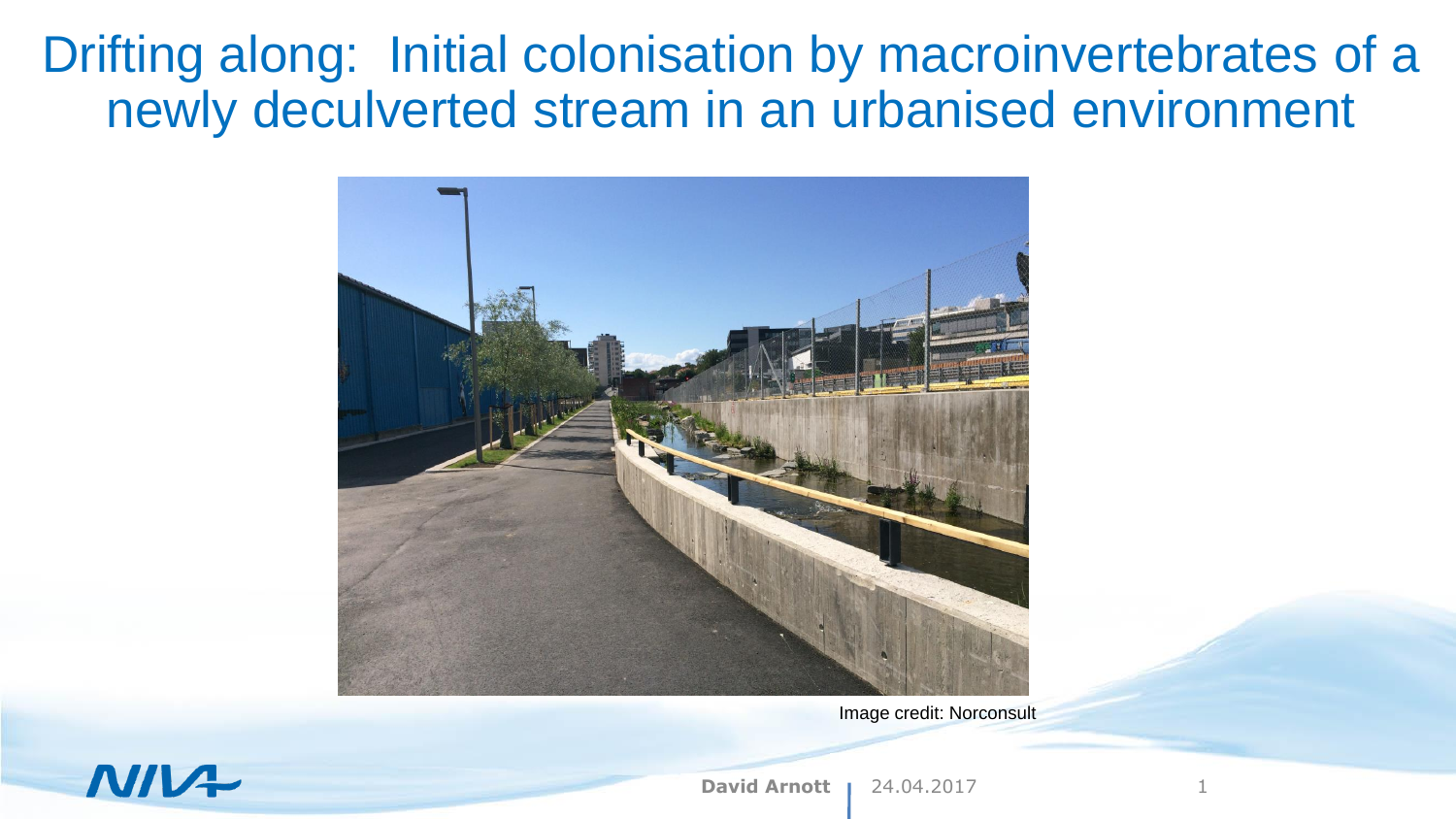



- Introduction A previously culverted section of Hovinbekken has recently been restored as a natural water purification facility.
	- Little is known how aquatic invertebrates may develop in such a newly created ecosystem.
	- To determine how macroinvertebrates may react in the initial year following restoration, one upstream reference (T0) and six restored sites (T1 – T7) were sampled monthly in 2016, May – Nov.
	- Dry period in Aug Sept, due to maintenance work gave the opportunity to test how flow interruptions may affect macroinvertebrates.
	- Samples were collected using a Surber sampler.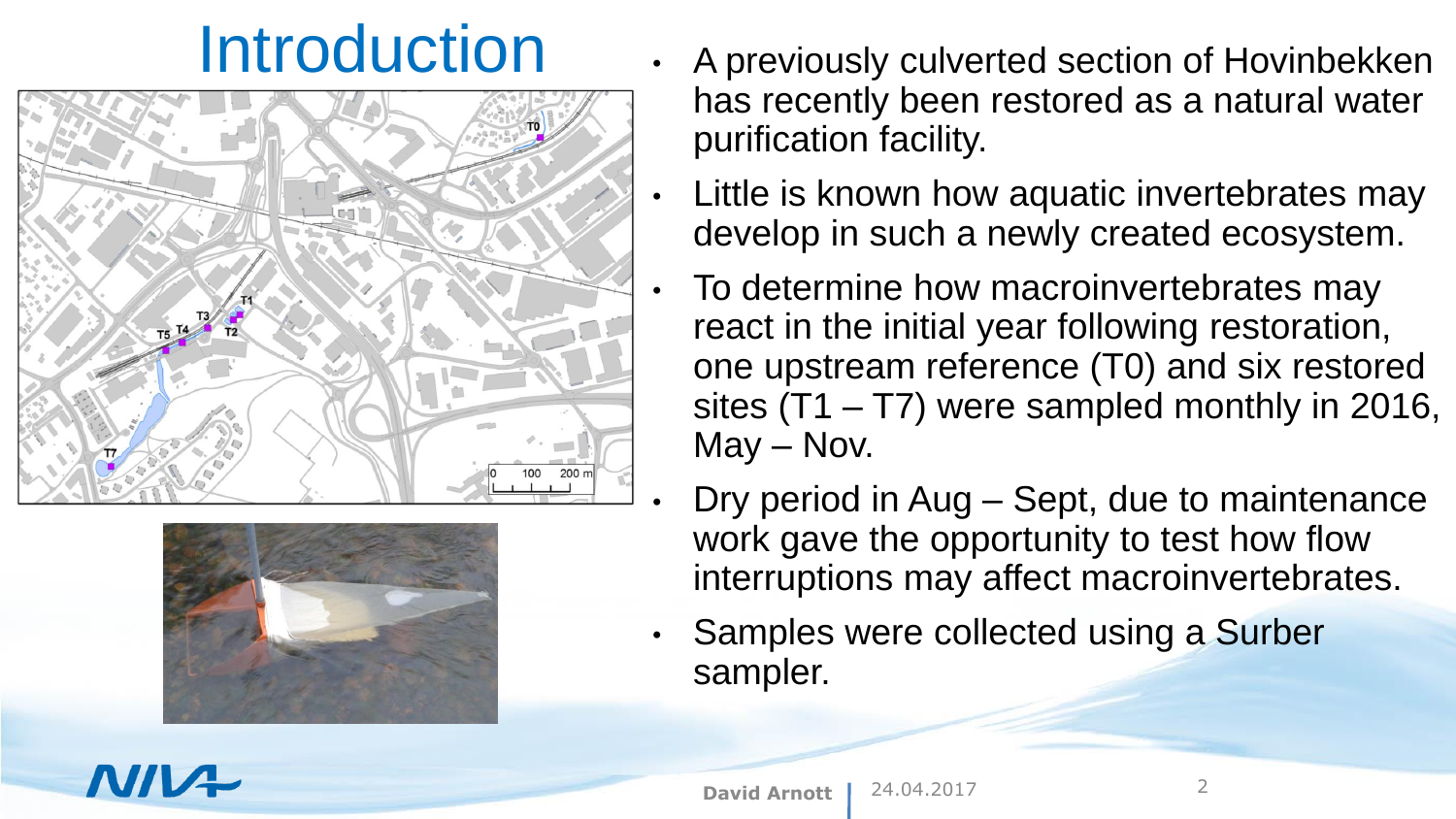## Key results . All sites showed increased richness.



- Richness increased most at the upper restored sites and at the reference site.
- All families found in the restored reach were found at the reference site.
- Families belonging to the Diptera order contributed most to diversity in the restored reach.
- Total number of individuals was generally highest at the upper two restored sites and populations generally increased until June/July, then dropped significantly.
- *Chironomidae* and Oligochaeta contributed most to number of individuals.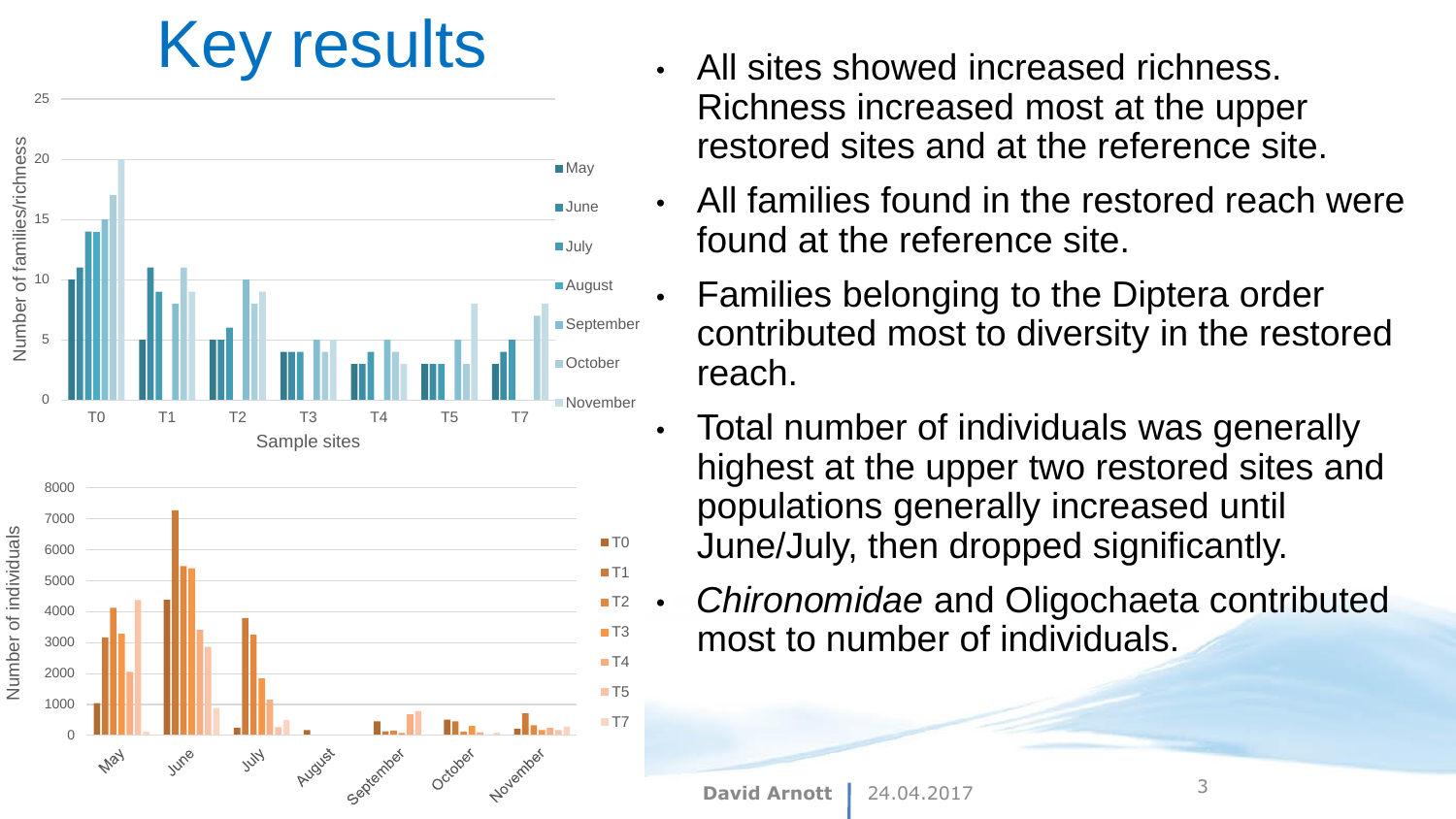

- Key results<br>
For the site had a different taxa assemblage site had a different taxa assemblage compared to the restored reach.
	- Ordination shows that sites T1 and T2 (closest to T0), are the sites most closely resembling the reference site.
	- ANOVA models confirmed that sites T1 and T2 are sites most closely resembling T0.